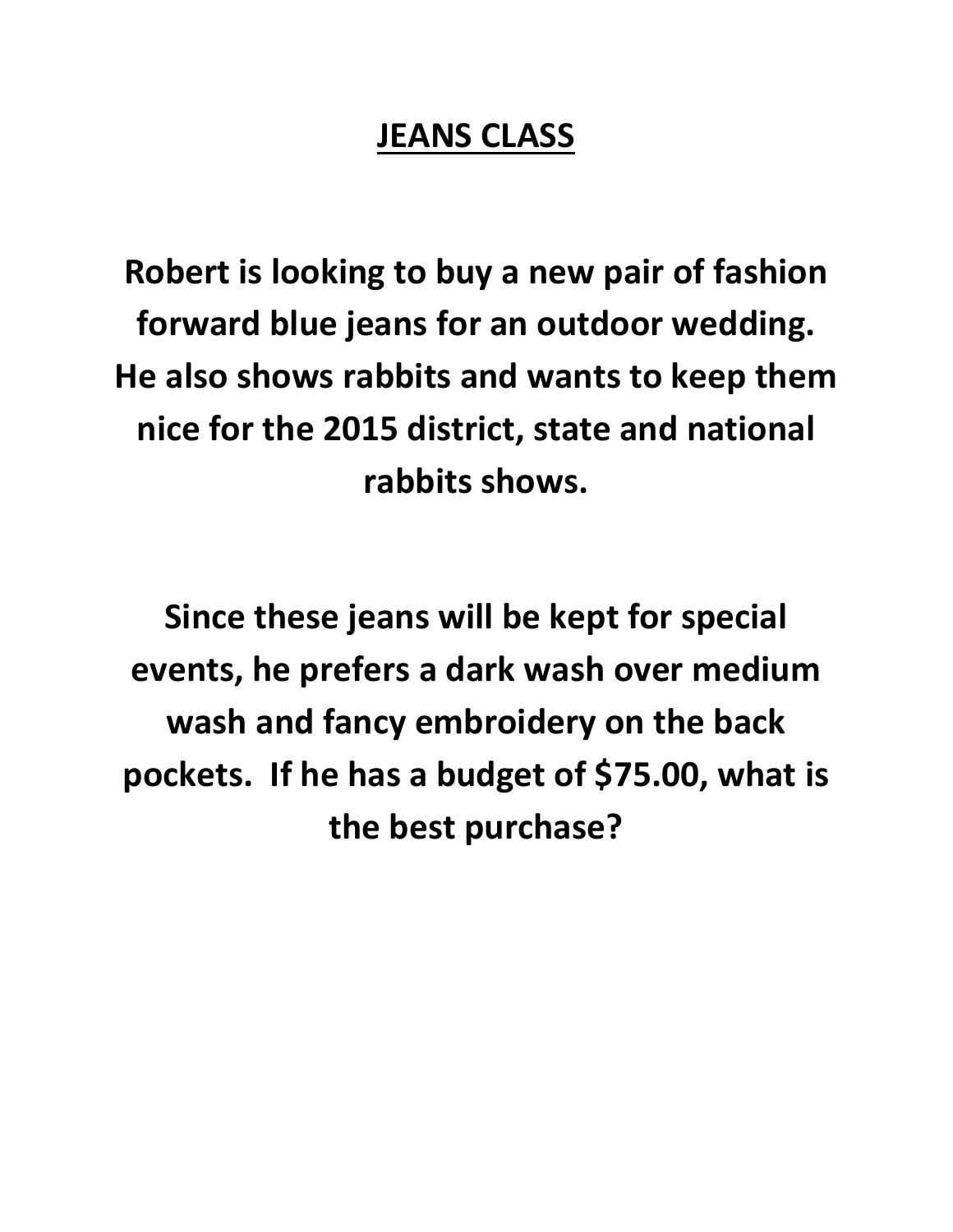# #1

## **Carhartt Men's Midstone Flame-Resistant Industrial Relaxed-Fit Utility Work Jean**

\$73.00

#### **Shipping & Handling \$15.00**

14.5-ounce, 100% Cotton FR denim Midstone, Garment Washed for a Soft Finish Meets NFPA 70E and NFPA 2112 standard P **Sits Below Waist** Relaxed-Fitting Seat & Thighs **Fits Over Boots** 



Our flame-resistant relaxed-fit utility jean resists flames, not hard work. Constructed of rugged 14.5-ounce, 100% cotton "Flame" Resistant" denim, it features an arc-resistant button at the waist as well as a brass zipper with Nomex FR zipper tape. Built tough, it includes two reinforced back pockets and Carhartt strong triplestitched main seams. Comfortable, too, the jean comes garment washed for a soft finish, sits slightly below the waist, and features a relaxed-fitting seat and thighs. Leg openings fit over work boots.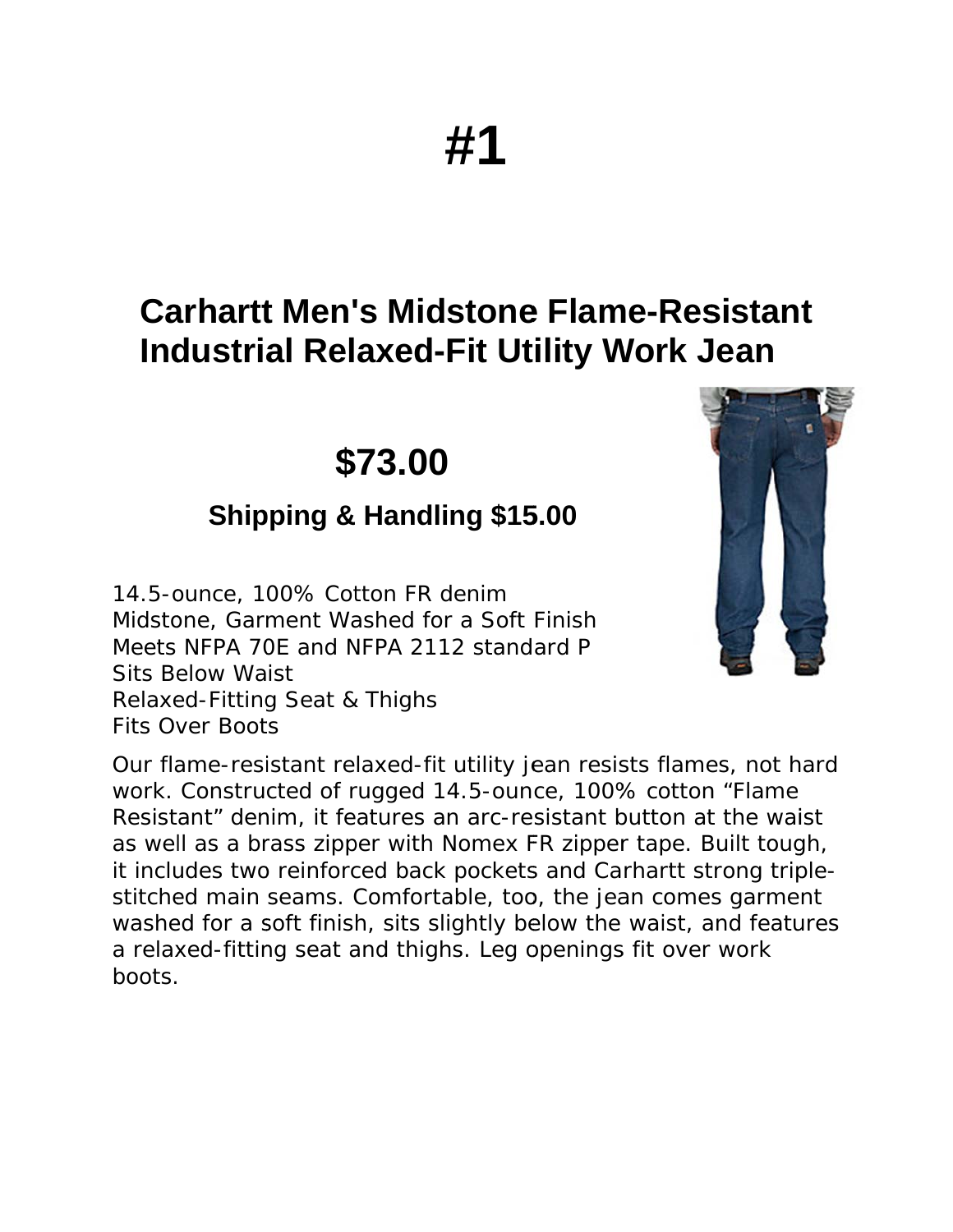## **Petrol Men's Peyton Medium Wash Regular Fit Boot Cut Jean**

## \$51.00

#### **Shipping & Handling \$9.00**

#### If ordered in the next two weeks



Medium Wash Denim Fading & Whiskers Open Back Pocket w/ Embroidery **Regular Fit** Boot Cut Leg

Designed for the next generation, Petrol is a California-inspired fashion collection that combines west coast edge with western flair. With decades of experience under our belt, denim is deep within our heritage. Our premium denim jeans all boast impeccably flattering fit, cool vintage washes, and are individually hand finished to perfection.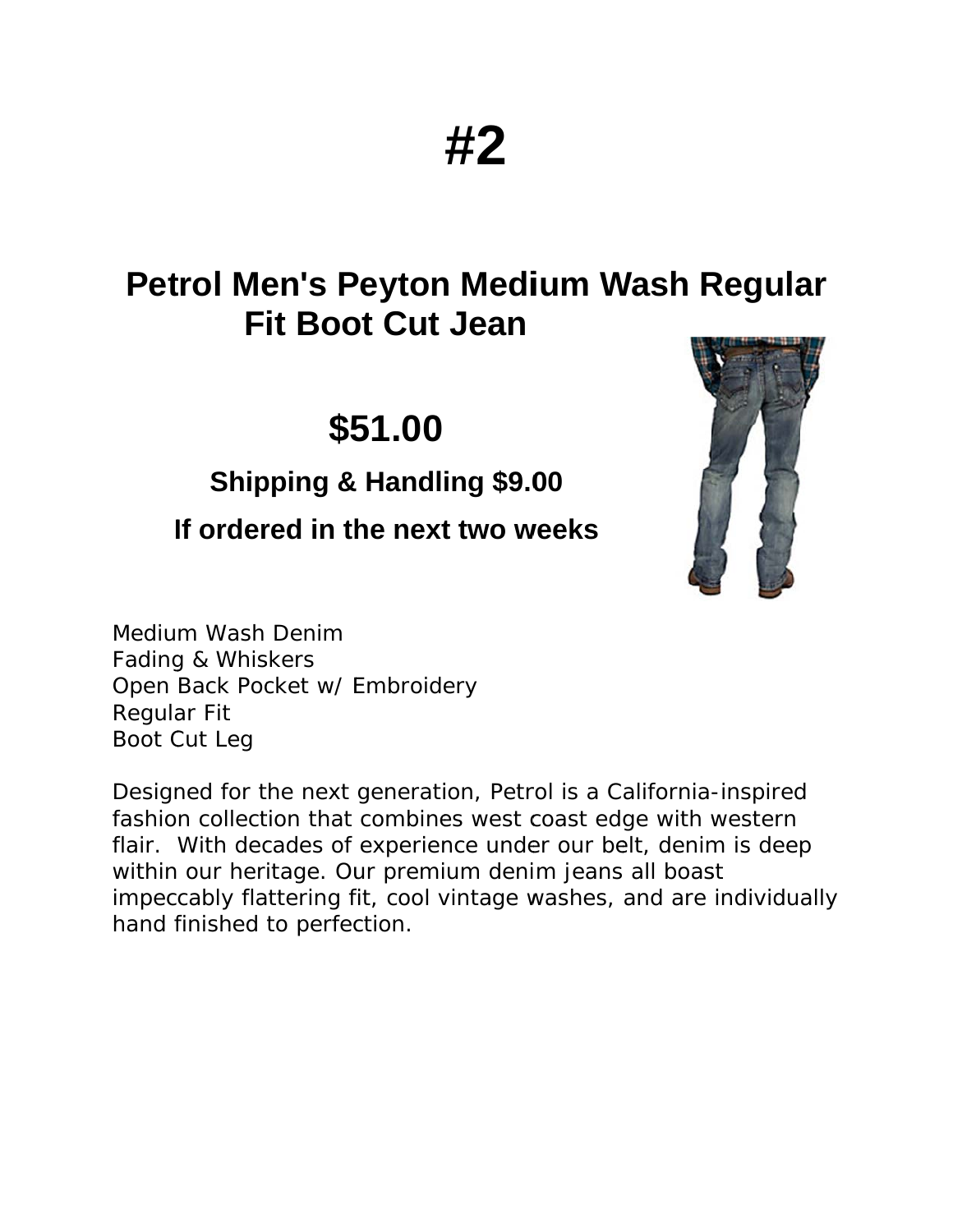## **Ariat Men's M2 Blackhawk Deepwater Relaxed Fit Low Rise Boot Cut Jeans**

\$84.00

#### **Shipping & Handling \$15.00**

**FREE SHIPPING** 

13.25 oz Denim, 100% Cotton Medium Wash Hand Sanding, Whiskers, Tacking Fashion Pockets w/ Faux Leather Relaxed Thru Waist, Hip & Thigh Low Rise Loop Lock Stackable Boot Cut

The M2 Deepwater combines a vintage look with comfortable design features and incredible durability. The 100% cotton denim is medium washed and then hand-sanded and whiskered for a soft feel. Tailored with boot-cut legs, a lower-rise waist and relaxed fit through the waist, hips and thighs. Durable features include Ariat Loop Lock, no-rub comfort inseams, anchored belt loops and heavy-duty zippers and hardware. Mixed-technique back pocket stitching and faux leather.